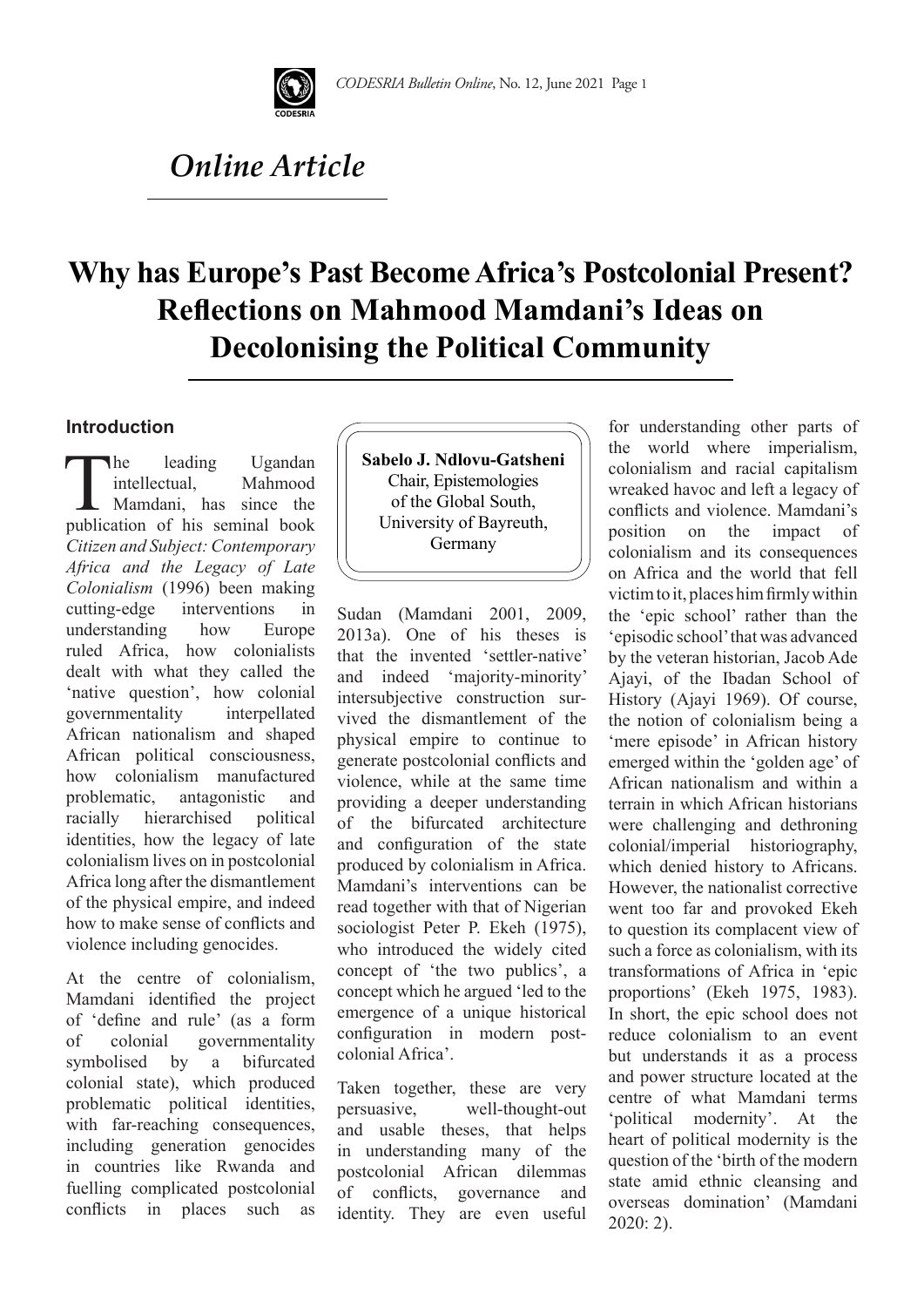What is distinctive about Mamdani's scholarship is its fidelity to nuanced historical understanding, its anti-imperialist orientation and grounded theorising, even though he has yet to address and integrate the topical issues of patriarchy and sexism, which cannot be ignored in any serious social science. This is a glaring gap in his work, bearing in mind that heteronormative patriarchy ranks alongside enslavement, imperialism, colonialism and racial capitalism as a modality of oppression (see Mama 2001; Nnaemeka 2004; Lugones 2008). So, depatriarchisation of the modern world must be part of anti-imperialist and decolonial scholarship (Ndlovu-Gatsheni 2018, 2020, 2020b). This is urgent within a context in which there cannot be any cutting-edge social science that is not attentive to the intersections of race, class, gender, culture and other categories to highlight multiple forms of oppressions (see Crenshaw 1995). This point was delivered forcefully in the seminal work *Engendering African Social Sciences* (1997) edited by leading feminist scholars Ayesha M. Imam, Amin Mama and Fatou Sow. While Mamdani has not expressed any hostility to gender as an analytical category, several chapters in *Engendering African Social Sciences* made clear that there was a general resistance and hostility to it within African scholarship and African academy (see also Tamale 2020). It was this resistance and hostility that prompted Ayesha M. Imam to articulate the feminist standpoint this way:

> What makes the political character of this hostility even more marked is that, as we all know, at least half of humanity is of feminine genders. This fact alone gives sufficient

grounds for our argument that a social science which does not acknowledge gender as an analytical category is an impoverished and distorted science, and cannot accurately explain social realities and hence cannot provide a way out of the present crisis in Africa (Iman 1997: 2).

The violent postcolonial state, like its predecessor the colonial state and indeed the modern state elsewhere, is characteristically male-led and -dominated, making its engendering and depatriarchisation very necessary as part of the efforts towards its pacification. While there is a gender gap in Mamdani's work, it has other positive distinctive features—not only a meticulous diagnosis of the modern problems of genocides, conflicts, identity and indeed the problematics of living together, but also in daring to prescribe what the historian Paul Tiyambe Zeleza (1997) depicted as the 'murky present and mysterious future'.

# **Europe's past as Africa's postcolonial present**

Contrarianism is another hallmark of Mamdani's cutting-edge scholarship. This is well captured by Moustafa Bayoum in his endorsement of Mamdani's latest book, entitled *Neither Settler Nor Native: The Making and Unmaking of Permanent Minorities* (2020). This book is a treasure trove of razor-sharp and deep political diagnoses of issues of European political modernity and how these impinged on colonial notions of the state, constructions of political identities, the character of conflicts and the nature of violence(s). It offers robust, courageous, daring and sensible resolutions predicated on the radical agenda of decolonising the political community.

In this expansive and wide-ranging work, Mamdani spreads the canvas of his analysis wide to reflect on the Native American Indian question in the United States, the Nazification and limits of de-Nazification in Germany, apartheid and de-apartheidisation in South Africa, secession and the crisis of nation-building in South Sudan, and the Israel-Palestine question. While the human rights discourse has, since the end of the Cold War, assumed a normative character and has enchanted many scholars, Mamdani is very critical of its ability to resolve injustices connected to colonial and postcolonial conflicts, violence and even genocides, where the Nuremberg template cannot be easily implemented. Instead of being enticed by the reformist and transitional justice discourses cascading from neoliberal democracy and human rights, Mamdani is pushing for an epistemic revolution capable of delivering a new kind of political imagination and indeed decolonisation of the political community.

It is in this push that his work coincides with my own on epistemological decolonisation for the delivery of epistemic freedom. My books, *Epistemic Freedom in Africa: Deprovincialization and Decolonization* (2018) and *Decolonization, Development and Knowledge in Africa: Turning Over A New Leaf* (2020a), highlight the primacy of the epistemic question as perhaps the foundation of the systemic, structural and institutional problems that haunt not only Africa but the modern world in general. In *Epistemic Freedom*, I made the following observations:

> If the 'colour line' was indeed the major problem of the twentieth century as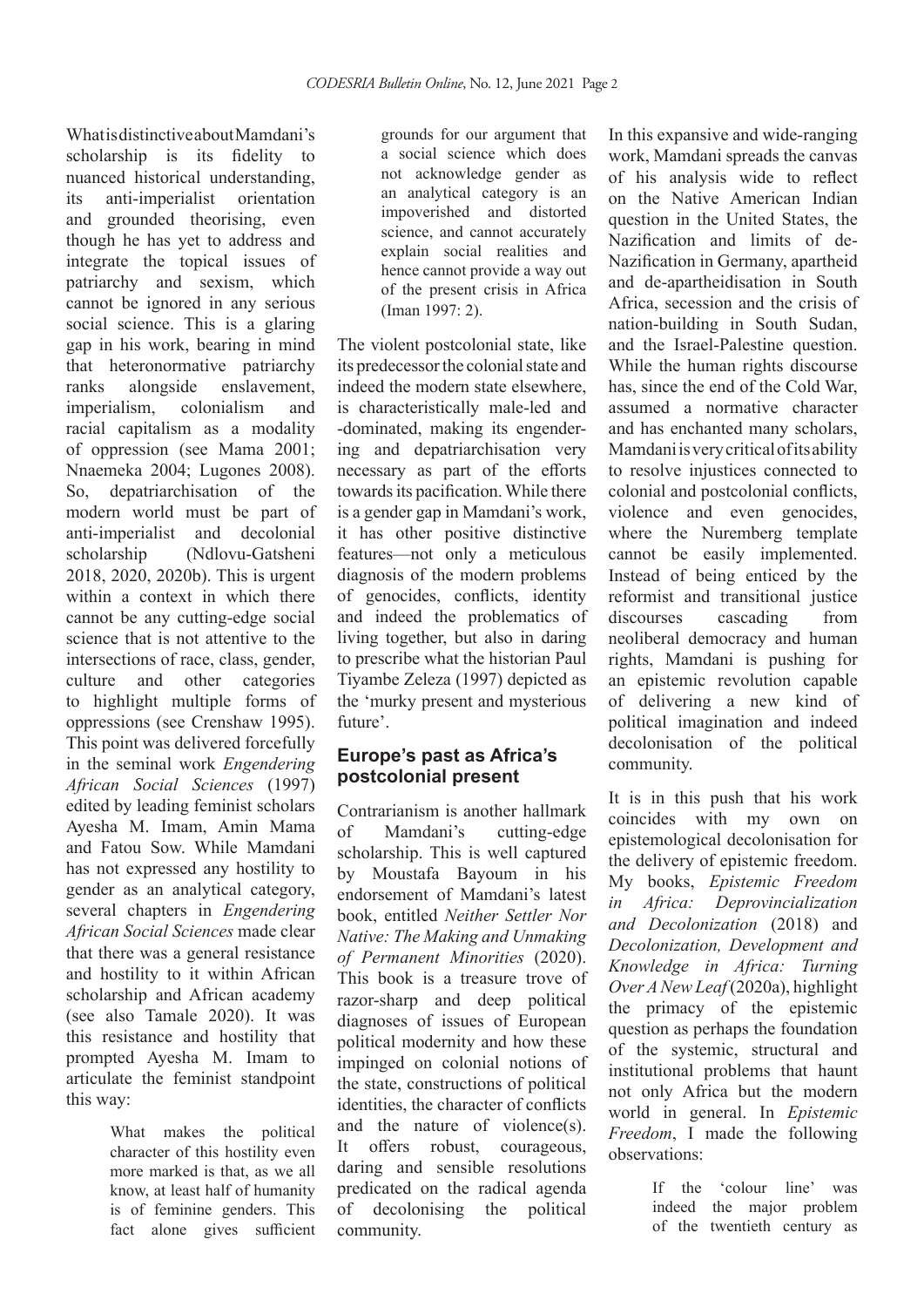articulated by William E. B. Du Bois …, then that of the twenty-first century is the epistemic line. … Epistemic freedom is fundamentally about the right to think, theorise, interpret the world, develop own methodologies and write from where one is located and unencumbered by Eurocentrism. (Ndlovu-Gatsheni 2018: 3)

This intervention was gesturing towards an epistemic revolution for epistemic freedom. These two epistemic agendas for me formed the basis for a paradigmatic decolonial work of 'reconstituting the political' away from the dominant Eurocentric conception predicated on the paradigms of difference, discovery and war, and the notions of the survival of the fittest. Building on the work of Enrique Dussel and the life of struggle stalwart Nelson Mandela, I proposed a decolonial political project predicated on the 'will to live' and politics of life (see Mandela 1994; Dussel 1985, 2008; Ndlovu-Gatsheni 2016, 2018). Mamdani's work, together with that of Latin-American decolonial theorists and liberation philosophers, influenced my thinking in a profound way (see Maldonado-Torres 2008, 2007). In particular, Mamdani's notions of survivors and political justice (2013b) made me begin to rethink the constitution of the political.

A close reading of Mamdani's expansive archive leaves one with the impression of a leading historically-inclined intellectual's take on how Euro-political modernity impinged on African postcolonial modernity and beyond—to the United States and the Middle East. Mamdani poses hard, serious and disturbing questions pertaining to the

problematics of the contemporary era. Here are some of them:

- Why did Europe's past become Africa's present?
- Why did nationalist elites revive the civilising mission that colonialism had abandoned when it embraced the defence of 'tradition'?
- Is nation-building violence a criminal act, calling for prosecution and punishment?
- • Or is it a political act, the answer to which must be a new, non-nationalist politics?
- Can a multinational society, organised as a nation-state that divides its population into a permanent national majority and minority, be democratic?
- Can the principle of the state, which calls for equal treatment of all citizens under rule of law, be reconciled with the principle of the nation, which preserves sovereignty for the nation—the permanent political majority?

Asking difficult questions is part of Mamdani's methodology and approach. One learns a lot from the questions themselves. Mamdani responded to the first, on why and how Europe's past became Africa's present, by delving deeper into Europe's political modernity and revealing how it provided a template for the constitution of the political, how it informed colonial governmentality and how it impinges on the postcolonial world. In the process, Mamdani manages to successfully rewrite the 'biography of the modern state', beginning from before the time of the Treaty of Westphalia in 1648. This rewriting is very necessary, as Mamdani posits:

But this story starts too late, and, as a result, provides the wrong lesson. … Modern colonialism and the modern state were born together with the creation of the nation-state. Nationalism did not precede colonialism. Nor was colonialism the highest or the last stage in the making of a nation. The two were co-constituted. (Mamdani 2020: 1–2)

Like the Latin-American decolonial theorists, Mamdani identified 1492 as a beginning of the construction of the modern nation-state. It was not born out of a peace settlement or the abstract ideas of classical European philosophers, but from blood and tears (ethnic cleansing, genocides, displacements and conquests). For Europe, tolerance emerged after Westphalia; for non-Europeans, violence and conquest became the signature of Euro-political modernity. What is intriguing for me is Mamdani's interest in the epistemic aspects and epistemic consequences of Euro-political modernity. Listen to Mamdani (2020: 3): 'Embracing political modernity means embracing the epistemic condition.' He links the epistemic and the political this way:

> The violence of postcolonial modernity mirrors the violence of European modernity and colonial direct rule. Its principal manifestation is ethnic cleansing. Because the nationstate seeks to homogenize its territory, it is well served by ejecting those who introduced pluralism. (Mamdani 2020: 4)

Thus, *Neither Settler Nor Native* is thematically cut across by a desire to make sense of ethnic cleansing not as an aberration but as part of the epistemic condition of political modernity that normalises it as part of nation-state making and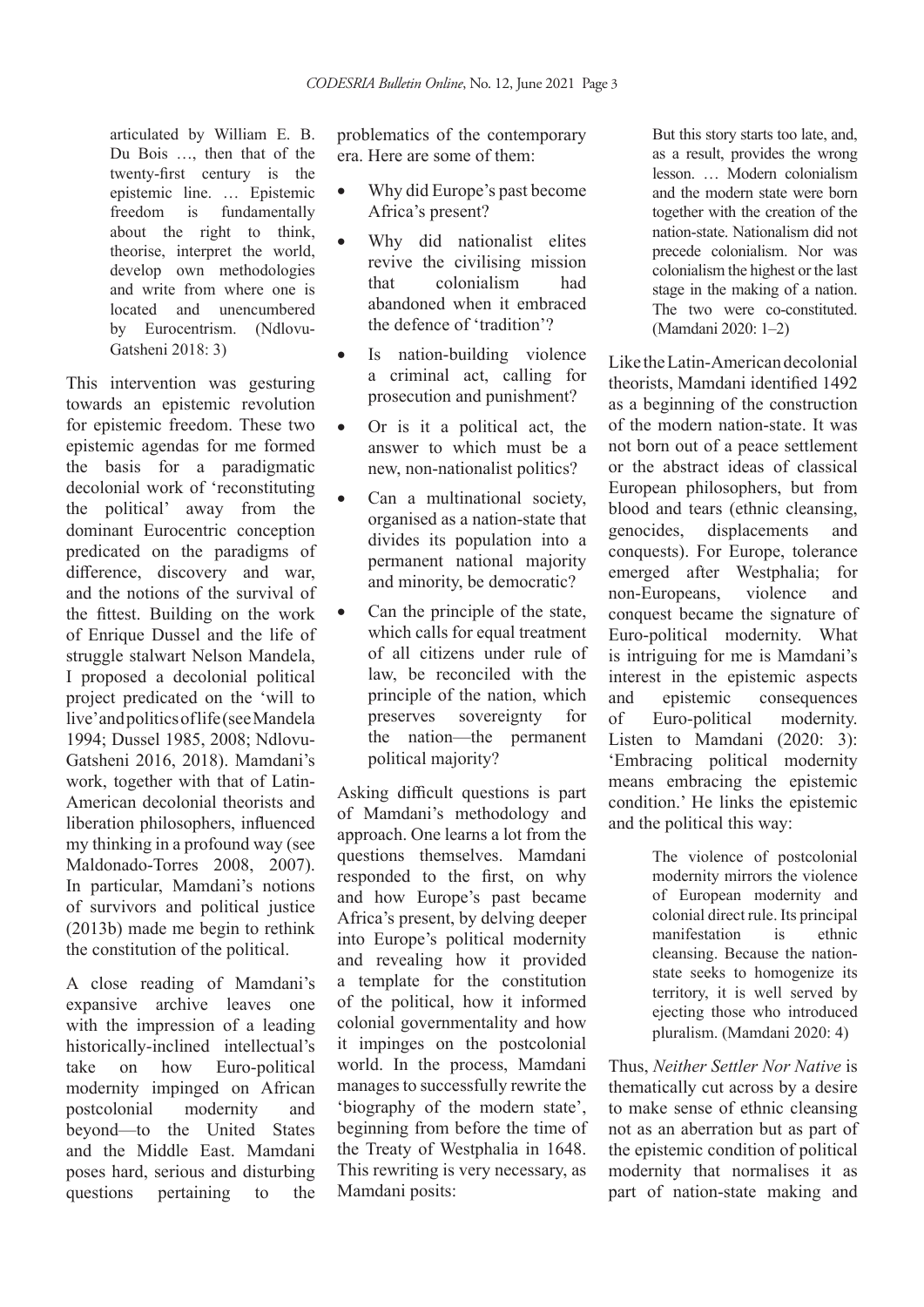consolidation. Mamdani's thesis is that colonialism underpinned by Euro-political modernity unfolded in terms of 'making permanent minorities and their maintenance through the politicisation of identity, which leads to political violence—in some case extreme violence' (Mamdani 2020: 18).

In my own work I use the concept of the 'cognitive empire' to refer to an empire that is not physical but that survives through the invasion of the mental universe of a people, in the process committing epistemic violence (see also Santos 2018, where the concept of cognitive empire is used in the title of the book). The victims tend to repeat/mimic what has been inscribed on their minds (Ndlovu-Gatsheni 2020b). This epistemic condition was well articulated by Frantz Fanon (1968) in terms of pitfalls of consciousness/alienation and by Ngugi wa Thiong'o (1986) as 'colonization of the mind'. Paradigmatically, what Mamdani is driving at is how epistemology framed ontology. This is a point also made by Walter D. Mignolo and Catherine E. Walsh (2018: 135), who openly stated that 'Ontology is made of epistemology. That is, ontology is an epistemological concept, it is not inscribed in entities the grammatical nouns name.' Mignolo and Walsh elaborated that:

> What matters is not economics, or politics, or history, but knowledge. Better yet, what matters is history, politics, economics, race, gender, sexuality, but it is above all the knowledge that is intertwined in all these praxical spheres that entangles us to the point of making us believe that it is not knowledge that matters but really history, economics, politics, etc. (Mignolo and Walsh 2018: 135)

The primacy of knowledge in understanding even issues of conflicts and violence is increasingly gaining some consensus, including the concept that without changes in knowledge the outcomes might never be revolutionary (see Maldonado-Torres 2011; Ndlovu-Gatsheni 2021). This is why we find leading decolonial theorists and activists like Nelson Maldonado-Torres (2011: 8) advising that:

> Revolutions need their epistemologies, or ways of approaching knowledge, its production, and its justification. Political revolutions have arguably suffered for not having good epistemologies, and the wrong epistemology can halt a revolution or even bring back the very vices and problems that the revolution seeks to overcome.

What also emerges poignantly is that Mamdani has a number of fellow travellers in his journey of arriving at an epistemic revolution capable of unleashing the decolonisation of the political community.

#### **Towards an epistemic revolution for the reconstitution of the political community**

Across the case studies in *Neither Settler Nor Native*, Mamdani is demonstrating empirically that for paradigmatic change to take place an epistemic revolution is an essential prerequisite—for political change and practical political reconstitution of the political community in such a way that conflicts and violence are pacified. The current model and template of political modernity normalises violence 'as an act of constructing the political community' (Mamdani 2020: 329). The second problem is that in the current template and

model of political modernity, the nation and the state are coupled problematically into what is known as the 'nation-state'. Nandita Sharma (2020: 3) expressed this problem in a profound way:

> In the Postcolonial New World Order, being a member of a nation in possession of territorial sovereignty is *the* thing to be(come). It is an aspiration, moreover, that cannot be named as such, for, to be convincing, it must be seen as an invitation but an *inheritance*. … The Postcolonial New World Order of nationally sovereign states thus ushers in a new governmentality, one which produces people as Nationals and produces land as territories in control (in the past and sometime in the future if not always in the present) of sovereign nation-states.

How African anticolonial nationalists casually embraced this model and template provoked Basil Davidson (1992) to write about the 'Black man's burden' and the 'curse of the nation-state'. The coupling of the nation and the state is increasingly identified as a major problem. For example, Hamid Dabashi (2020: 17) has this to say: 'My concern is a complete decoupling of the nation and the state. This is a bad and misbegotten marriage, and the sooner it ends, the better.' So, Mamdani is not alone in identifying the nation-state as an obstacle to the process of the reconstitution of the political. According to him:

> The decoupling of state from nation begins with a retelling of the history of the modern nation-state. In this retelling, the seemingly permanent categories of settler and native, majority and minority, are made provisional. They are exposed as products of modernity's obsession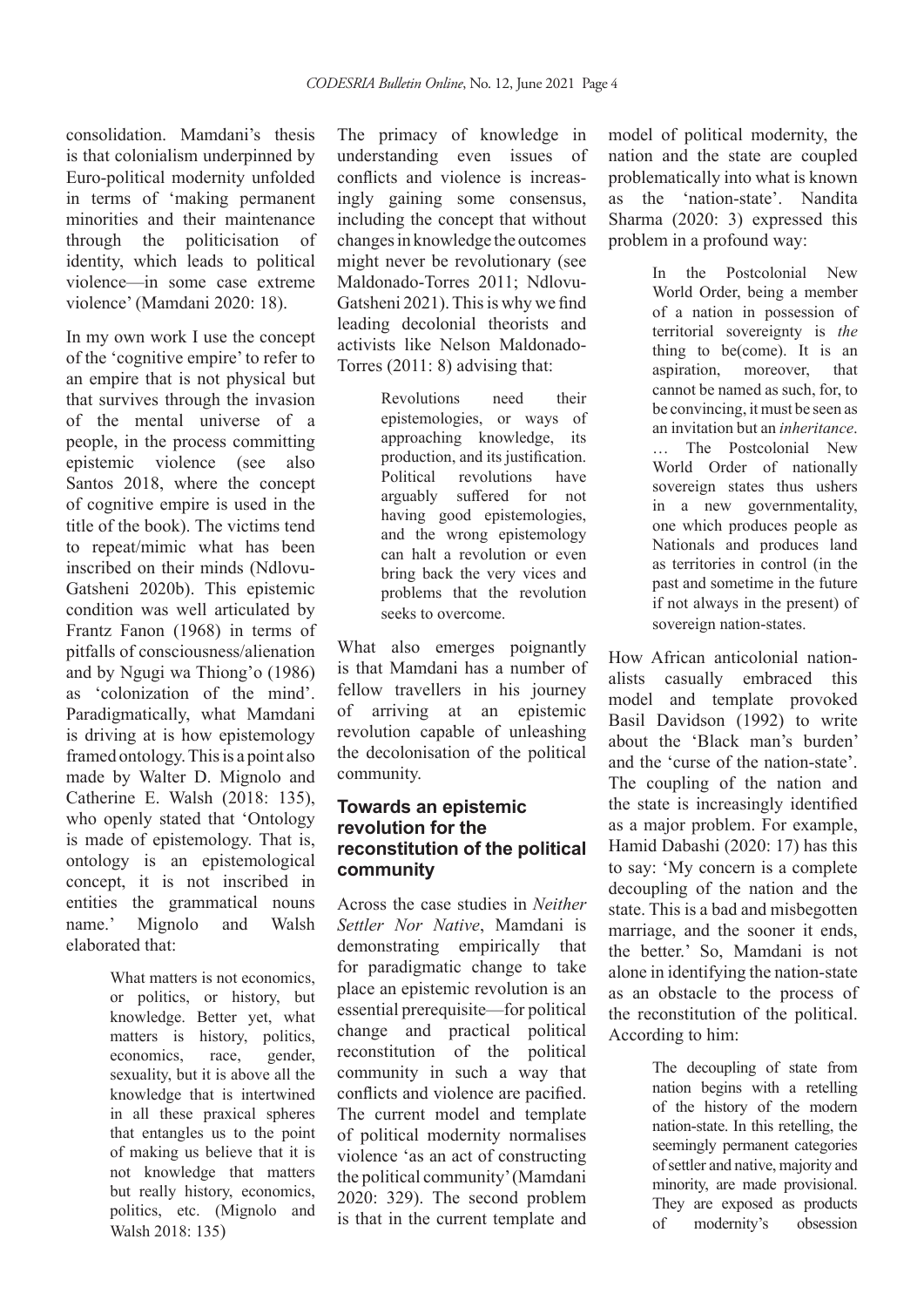with civilisation and progress. (Mamdani 2020: 329–330)

Mamdani's latest book is the best example of how to retell the history of the modern state with a view to rendering its cognitive and epistemic foundation transparent, temporary and provisional. And in this way, it opens a political path for new political imagination as an essential prerequisite for the painstaking process of the reconstitution of the political. Throughout the dense case studies, of the United States, Nazi Germany, Apartheid South Africa, Sudan and Israel-Palestine, Mamdani has successfully demonstrated through careful historical analysis how the political is produced through historical process mediated by the conflicts and violence that accompany state formation. Through law, state monopoly of violence is normalised, routinised and rendered 'righteous', making the state 'blameless' (Mamdani 2020: 331–332).

What is revolutionary about Mamdani's work is how he posits the agenda of decolonising the political as an epistemic revolutionary solution to violence as well as to the problematic identitarian categories of settler-native and minority-majority statuses. To him, the decolonisation of the political is in the first instance an act of new political imagination—an act of dreaming about another political community. Epistemic revolution is an enabler of this new dreaming and imagining of a new political community. The future political community can be imagined as an inclusive formation in which the state does not wither away but is decoupled from the plural nation and operates as a legal structural management institution protecting every citizen rather than a chosen and privileged nation above other nations.

### **Conclusion: Which social forces for epistemic revolution and for the decolonisation of the political?**

Mamdani's *Neither Settler Nor Native* was published at a time of insurgent and resurgent decolonisation in the twentyfirst century. This makes it very timely. Because at the heart of this decolonisation are deep cognitive and epistemic issues as well as a deliberate drive towards an epistemic rupture, which the decolonisation of the twentieth century failed to deliver. While most of the discussions are about decolonising the university, in which Mamdani is also involved, the decolonisation of the state is a necessary and urgent task partly because even the decolonisation of the university and knowledge cannot be realised without the decolonisation of the state.

Like all good books, Mamdani's *Neither Settler Nor Native* will provoke many questions but its shelf life and its virtual space life are guaranteed. The questions that arise from it include, 'Who are the potential social forces to be relied on for this decolonisation of the political community?' This question becomes pertinent if one considers Michael Rothberg's notion of 'implicated subjects', which he explained this way:

> Implicated subjects occupy positions aligned with power and privilege without being themselves direct agents of harm; they contribute to, inhabit, inherit, or benefit from regimes of domination but do not originate or control such regimes. An implicated subject is neither a victim nor a perpetrator, but rather a participant in histories and social formations that generate

the positions of victim and perpetrator, and yet in which most people do occupy such clear-cut roles. Less 'actively' involved than perpetrators, implicated subjects do not form the mold of the 'passive' bystander, either. Although indirect or belated, their actions and inactions help produce the positions of victims and perpetrators. In other words, implicated subjects help propagate the legacies of historical violence and prop up the structures of inequality that mar the present, apparently direct forms of violence turn out to rely on indirection. Modes of implication entanglement in historical and present-day injustices—are complex, multifaceted, and sometimes contradictory, but are nonetheless essential to confront in the pursuit of justice. (Rothberg 2019: 1–2)

We know that the leading social forces in the decolonisation of the twentieth century were the African educated elite born within the belly of the beast of colonialism, about whom Fanon had expressed misgivings because of their intellectual laziness and pitfalls of consciousness. With hindsight we also now know that the African educated elite never paid attention to Amilcar Cabral's call to commit class suicide to be reborn as genuine revolutionaries. Today, this elite, which is in charge of the postcolonial nation-states, contains the most vociferous defenders of the nation-state in Africa. Epistemically and cognitively, this elite is blind to any new imagination of the political community. It is this lazy bourgeois elite that has internalised Europolitical modernity and colonial political modernity to the extent of reproducing it in Africa within their problematic nation-building and state-making projects.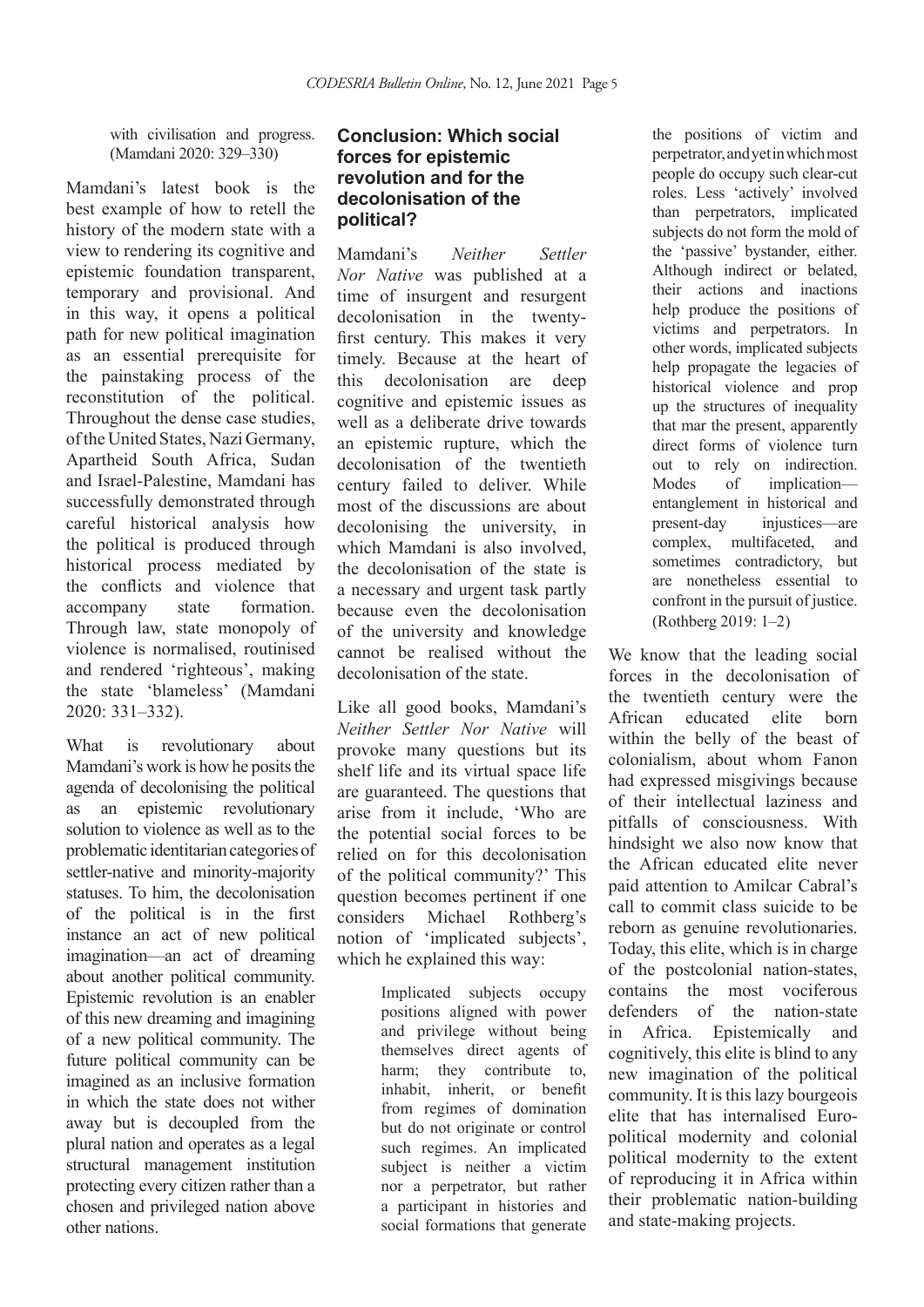Even for those South African leaders who met the erstwhile apartheid leaders at the Convention for a Democratic South Africa (CODESA) and produced the notion of a 'rainbow nation', there was no clear radical epistemic awakening that would sustain the articulation of a decolonised political community beyond the rhetoric of neoliberal democracy and human rights that was in vogue. And this is evident in South Africa's political elite's disturbing pandering to xenophobia and its fidelity to the notion of South Africa as just another 'nation-state'. The rainbow nation is today facing its most trying moments, with Mandela himself being accused of having sold out those who were fighting for the decolonisation of South Africa.

South Africa is today an epicentre of resurgent and insurgent decolonisation, symbolised by the Rhodes Must Fall political formations. In this context, which social forces have the potential to advance the revolutionary agenda that Mamdani has meticulously mapped out ? This is a pertinent question, because these social forces have to first of all undergo the painstaking process of learning to unlearn in order to relearn so as to make them ready to set alight an epistemic revolution for the purpose of reconstituting the political. Mamdani ends his book with a call to rethink political modernity for our own political survival:

> Recognizing this history gives us the power to change perspectives and reality. The history of political modernity tells those of us who identify with the nation that we have been co-opted. The nation is not inherent in us. It overwhelmed us. Political modernity led us

to believe we could not live without the nation-state, lest we not only be denied its privileges but also find ourselves dispossessed in the way of the permanent minority. The nation made the immigrant a settler and the settler a perpetrator. The nation made the local a native and the native a perpetrator, too. In this new history, everyone is colonized—the settler and native, perpetrator and victim, majority and minority. Once we learn this history, we might prefer to be survivors instead. (Mamdani 2020: 355)

Yes, we must listen to Mamdani. He combines the direct experience of Idi Amin Dada's exclusionary nationalism with extensive and meticulous research. His call to decouple the nation from the state will benefit many and perhaps lay to rest the inimical politics of xenophobia and racism in a world that is best described as a planetary entanglement of people. But what requires even more attention is this question posed by Sharma (2020: 280):

> But what would a world without nations, without borders, without racisms, without people being separately categorized as either National-Natives or Migrants look like?

# **Bibliography**

- Ajayi, J. F. A., 1969, Colonialism: An Episode in African History, in Gann L. H. and Duignan P., eds, *Colonialism in Africa, 1870- 1960. Volume 1.* Cambridge, UK: Cambridge University Press, pp. 69–89.
- Crenshaw, K., 1995, Mapping the Margins: Intersectionality, Identity Politics and Violence Against Women of Colour, in Crenshaw, K., Gotanda, N., Peller. G. and Thomas, K., eds, *Critical Theory*, New York: The New Press, pp. 283–313.
- Dabashi, H., 2020, *The Emperor Is Naked: On the Inevitable Demise of the Nation-State.* London, UK: Zed Books.
- Davidson, B., 1992, *The Black Man's Burden and the Curse of the Nation-State*, Oxford: James Currey.
- Dussel, E., 1985, *Philosophy of Liberation*, translated from Spanish by Aquilina Martinez and Christine Morkovsky, Eugene, OR: Wipf & Stock.
- Dussel, E., 2008, *Twenty Theses on Politics*, translated by George Ciccariello-Maher, Durham, NC and London, UK: Duke University of Press.
- Ekeh, P. P., 1975, Colonialism and the Two Publics in Africa: A Theoretical Statement, *Comparative Studies in Society and History*, Vol. 17, No. 1, pp. 91–112.
- Ekeh, P. P., 1983, *Colonialism and Social Structure: An Inaugural Lecture, 1980*, Ibadan: Ibadan University Press.
- Fanon, F., 1968, *The Wretched of the Earth*, New York: Grove Press.
- Iman, A. M., Mama, A. and Sow, F., eds, 1997, *Engendering African Social Sciences*, Dakar: CODESRIA Book Series.
- Lugones, M., 2008, The Coloniality of Gender, *Worlds & Knowledges Otherwise*, Spring, pp. 1–17.
- Maldonado-Torres, N., 2007, On Coloniality of Being: Contributions to the Development of a Concept, *Cultural Studies*, Vol. 21, No. 2–3, March/May, pp. 240–270.
- Maldonado-Torres, N., 2008, *Against War: View from the Underside of Modernity,* Durham, NC and London, UK: Duke University Press.
- Mama, A., 2001, Challenging Subjects: Gender and Power in African Contexts, *African Sociological Review*, Vol. 5, No. 2, pp. 63–73.
- Mamdani, M., 1996, *Citizen and Subject: Contemporary Africa and the Legacy of Late Colonialism*, Princeton, NJ: Princeton University Press.